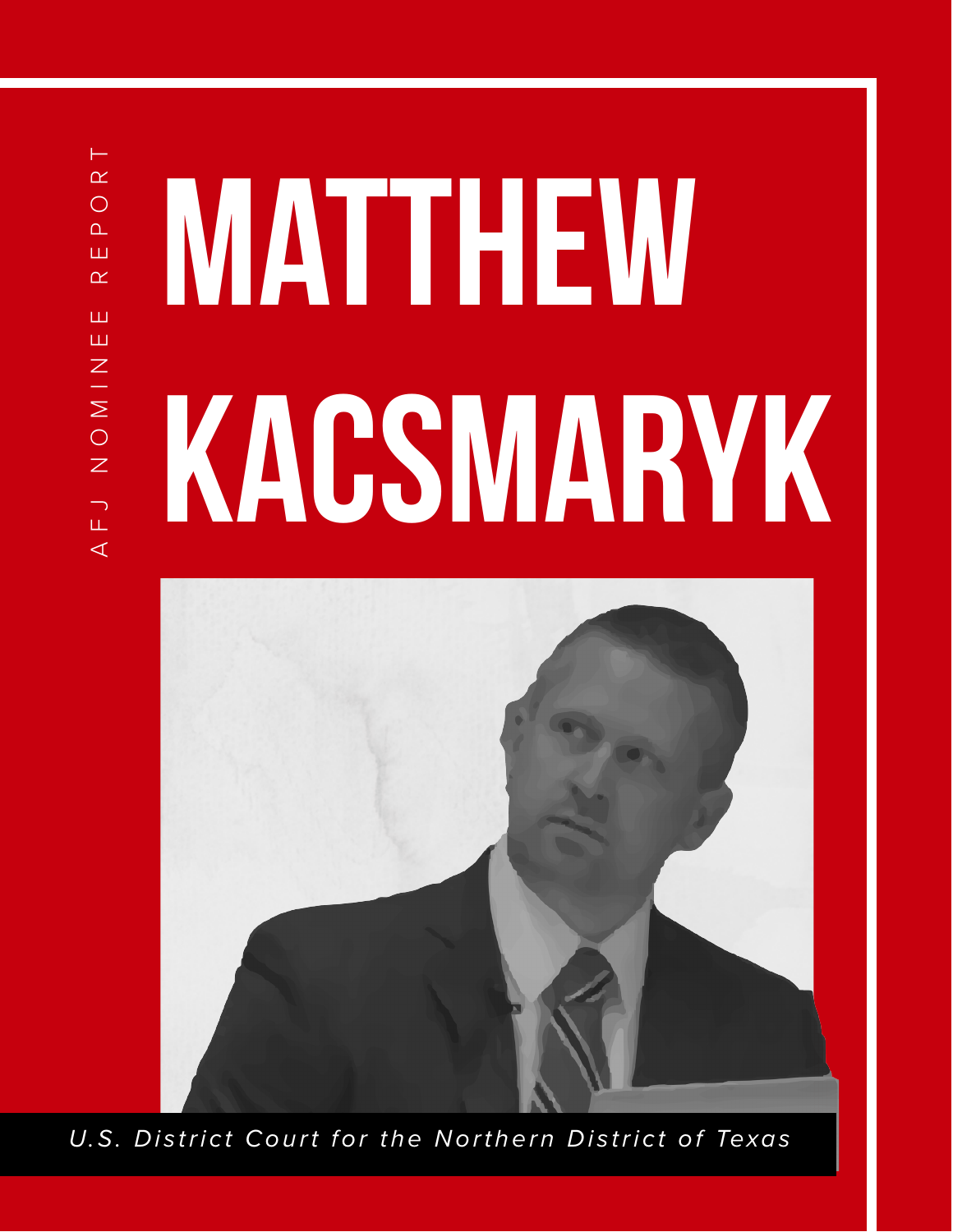WWW.AFJ.ORG

## **CONTENTS**

## INTRODUCTION, 1 BIOGRAPHY, 1 [Legal and Other Views:](#page-2-2)  [Hostility to LGBTQ and Women's Rights, 1](#page-2-2)

[Anti-Discrimination Laws](#page-3-0), 2 [Marriage Equality](#page-6-0), 5 [Transgender Children](#page-6-1), 5 Women's Reproductive Rights, 6

### CONCLUSION, 6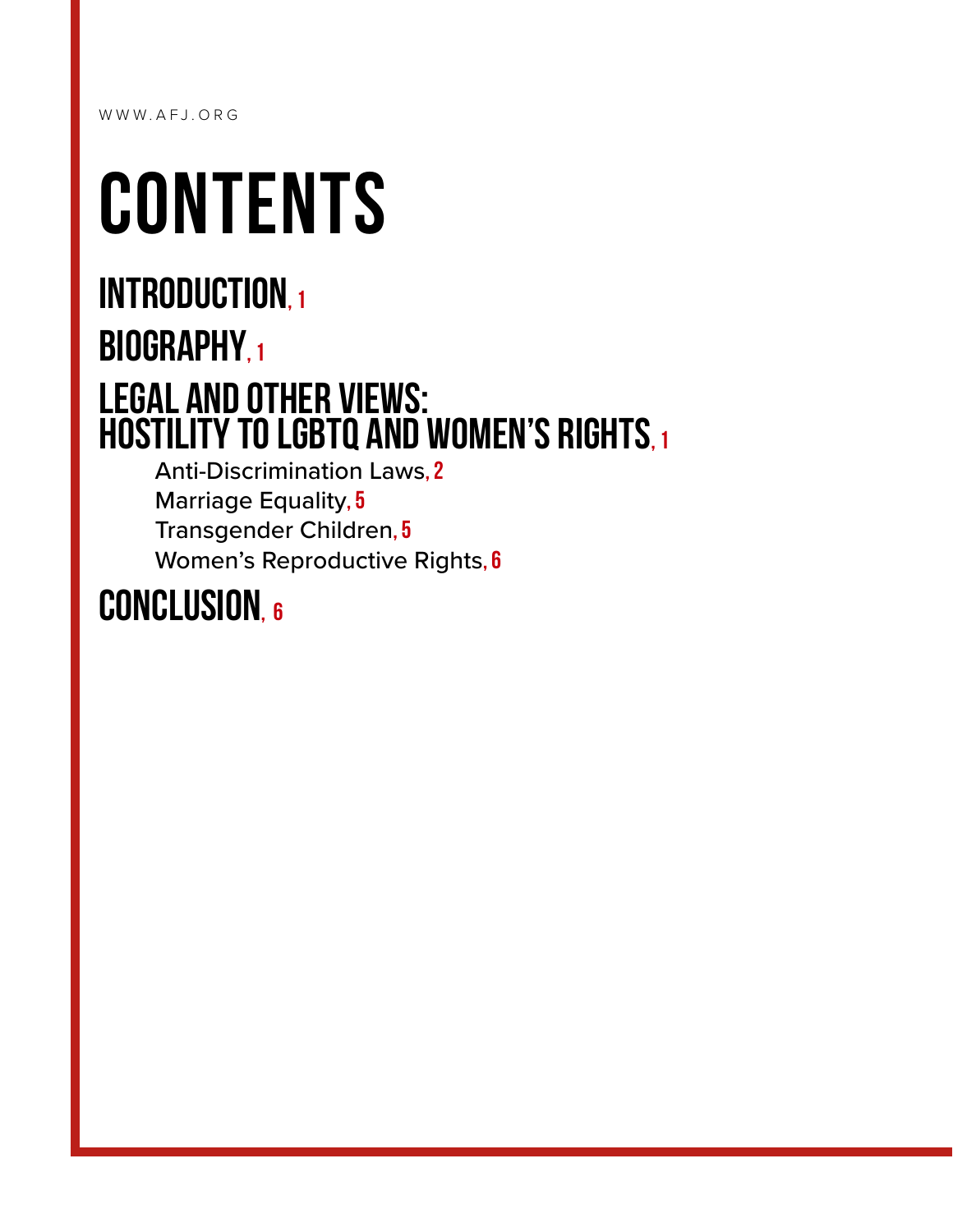#### WWW.AFJ.ORG PAGE 1

<span id="page-2-0"></span>INTRODUCTION

On September 7, 2017, President Trump nominated Matthew Kacsmaryk to the United States District Court for the Northern District of Texas.1 Kacsmaryk currently serves as Deputy General Counsel to the First Liberty Institute.<sup>2</sup> During his time at the Institute, which is also the former employer of fellow anti-LGBTQ nominee Jeff Mateer, Kacsmaryk has consistently and fervently attacked women's and LGBTQ rights.3 Such hostility, including highly controversial statements, calls into doubt his ability to evenhandedly dispense justice to all who might come before him in a courtroom. While Alliance for Justice does not issue reports on all federal district court nominees, Kacsmaryk's disturbing record demands heightened scrutiny. Alliance for Justice strongly opposes his confirmation.

# <span id="page-2-1"></span>Biography

Kacsmaryk received his B.A. from Abilene Christian University in 1999 and his J.D. from the University of Texas School of Law in 2003. From 2003 to 2008 he was an associate at Baker Botts, and then worked as an Assistant U.S. Attorney in the Northern District of Texas. He currently serves as Deputy General Counsel to First Liberty Institute. Like many other Trump nominees, Kacsmaryk has a leadership position in the right-wing Federalist Society.4

## <span id="page-2-2"></span>Legal and **OTHER** Views: HOSTILITY TO LGBTQ AND WOMEN'S RIGHTS

Kacsmaryk has stated his belief that LGBTQ rights and women's reproductive rights stem from the "radical" and "libertine" sexual revolution.<sup>5</sup> He has written that while the "Civil Rights Movement" was on "the right side of history," the same cannot be said for efforts by LGBTQ persons to achieve equality:

> Despite repeated attempts to meld the two into one "right side of history" campaign, the Sexual Revolution is not the Civil Rights Movement. Both started in the post-war boom and gained ground in the social upheaval of the 1960s and 1970s, but they share almost nothing in common. They have different origins, different leaders, different objectives, and different legacies.<sup>6</sup>

Kacsmaryk wrote that the civil rights movement "was rooted in the soil of the uniquely American Judeo-Christian tradition, spearheaded by Christian leaders, and was essentially 'moderate'

5 *See* Matthew Kacsmaryk, T*he Inequality Act: Weaponizing Same-Sex Mar*riage, THE PUBLIC DISCOURSE (Sept. 4, 2015), http://www.thepublicdisco [com/2015/09/15612/](http://www.thepublicdiscourse.com/2015/09/15612/). 6 *Id.*

Press Release, Eight Nominations Sent to the Senate Today (September 7, 2017), [https://](https://www.whitehouse.gov/the-press-office/2017/09/07/eight-nominations-sent-senate-today)<br>w.whitehouse.gov/the-press-office/2017/09/07/eight-nominations-sent-senate-today ne-press-office/2017/09/07/eight-nomi 2 Michael Barajas, *Trump Nominates Lawyers from Anti-LGBT 'Religious Freedom' Group to be Texas Federal Judges*, Texas Observer (Sept. 8, 2017), [https://www.texasobserver.org/trump-](https://www.texasobserver.org/trump-nominates-lawyers-from-anti-lgbt-religious-freedom-group-to-be-texas-federal-judges/)

[nominates-lawyers-from-anti-lgbt-religious-freedom-group-to-be-texas-federal-judges/](https://www.texasobserver.org/trump-nominates-lawyers-from-anti-lgbt-religious-freedom-group-to-be-texas-federal-judges/). 3 Chris Massie and Andrew Kaczynski, T*rump judicial nominee said transgender children* 

*are part of 'Satan's plan', defended 'conversion therapy'*, CNN (Sept. 20, 2017), [http://www.cnn.](http://www.cnn.com/2017/09/20/politics/kfile-jeff-mateer-lgbt-remarks/index.html.) [com/2017/09/20/politics/kfile-jeff-mateer-lgbt-remarks/index.html.](http://www.cnn.com/2017/09/20/politics/kfile-jeff-mateer-lgbt-remarks/index.html.) 4 *See* Sen. Comm. on the Jud., 115th Cong., Matthew Joseph Kacsmaryk: Questionnaire for

Judiciary Nominees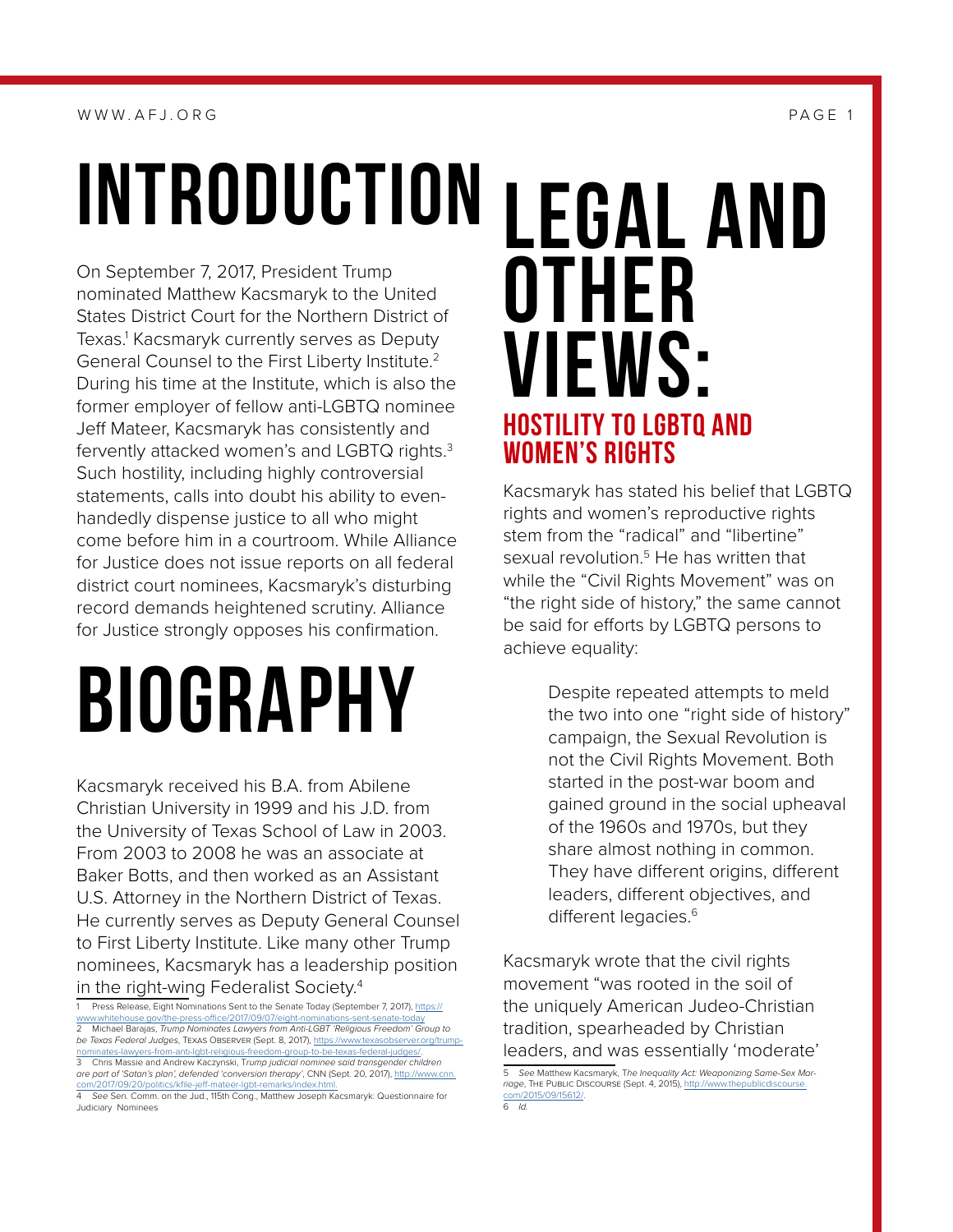in its demands."7 In contrast, the "Sexual Revolution," "was rooted in the soil of elitist postmodern philosophy, spearheaded by secular libertines, and was essentially 'radical' in its demands." Moreover:

> It sought public affirmation of the lie that the human person is an autonomous blob of Silly Putty unconstrained by nature or biology, and that marriage, sexuality, gender identity, and even the unborn child must yield to the erotic desires of liberated adults. In this way, the Sexual Revolution was more like the French Revolution, seeking to destroy rather than restore.<sup>8</sup>

In this context, Kacsmaryk has vigorously opposed LGBTQ equality, viewing LGBTQ rights as part of an impermanent sexual revolution that he believes "has been typified by lawlessness and just a complete refusal to obey basic rule of law principles."<sup>9</sup> In a 2015 article titled "The Abolition of Man … and Woman," he wrote:

> In this century, sexual revolutionaries are litigating and legislating to remove the fourth and final pillar of marriage law: sexual difference and complementarity. The campaigns for same-sex "marriage" and "sexual orientation" and "gender identity" (SOGI) legislation share a common legal theory: Rules predicated on the sexual difference and complementarity of man and woman are relics of a benighted legal regime designed to harm "LGBT" persons or at least deny them "full equality."10

Kacsmaryk's statements demonstrate beliefs

9 Kacsmaryk Radio Interview with Drew Mariani, Relevant Radio (Sept. 8, 2015).

that discrimination against LGBTQ Americans is valid and should be condoned.

#### <span id="page-3-0"></span>I. ANTI-DISCRIMINATION LAWS

Kacsmaryk has defined the LGBTQ rights movement as a "clash of absolutes" between "religious liberty and sexual liberty."11 He vigorously opposed legislation that would add "sexual orientation" and "gender identity" to civil rights protections, blasting what he characterized as "a nationwide rule that 'sexual orientation' and 'gender identity' are privileged classes that give no quarter to Americans who continue to believe and seek to *exercise* their millennia-old religious belief that marriage and sexual orientation are reserved to the union of one and one woman."12

He also opposed the Equal Employment Opportunity Commission's (EEOC) position that sexual orientation and gender identity are covered by Title VII:

> The EEOC says "sex discrimination," which used to mean men and women, now includes sexual orientation. Matthew Kacsmaryk of Liberty Institute said policies like the EEOC's are another step in a decades-long process to remove the first three pillars of marriage law: permanence, exclusivity, and procreation. No fault divorce laws undid permanence. Serial relationships and cohabitation undid exclusivity. And contraception and abortion unhinged sexual relations

<sup>7</sup> *Id.* 8 *Id.*

<sup>10</sup> Kacsmaryk, *The Abolition of Man … and Woman*, National Catholic Register (June 24, 2015), [http://www.ncregister.com/daily-news/the-abolition-of-man-...-and-woman.](http://www.ncregister.com/daily-news/the-abolition-of-man-...-and-woman)

<sup>11</sup> Kacsmaryk, Speech before the Missouri Catholic Conference, The Next Clash of Absolutes: Religious Liberty and LGBT Sexual Liberty (Oct. 4, 2014). 12 *See* Kacsmaryk, *supra* note 5.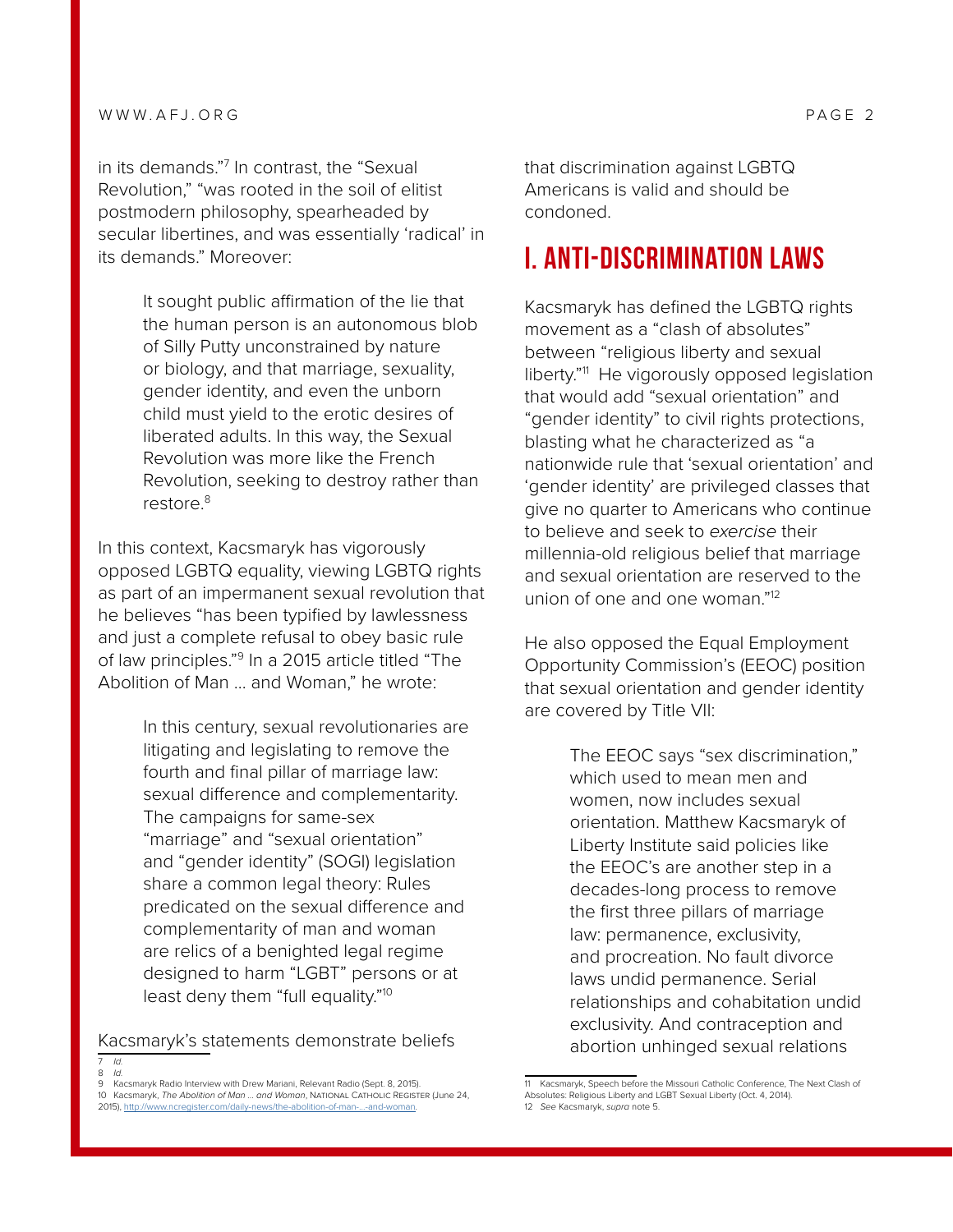from marital procreation.<sup>13</sup>

He also vigorously opposed regulations promulgated by the Department of Health and Human Services (HHS) under the Affordable Care Act (which forbids healthcare providers from discriminating against individuals due to race, color, national origin, sex, age, or disability). HHS issued regulations that defined "sex" to include "gender identity," "sex stereotyping," and "termination of pregnancy." Kacsmaryk strongly opposed these regulations, claiming "all three categories are on a predictable and probable collision course with millennia-old religious beliefs about sex, sexuality, and marriage."14 He went on to describe the regulations as "radical selfdefinition and sex-actualization."

Indeed, Kacsmaryk appears to have opposed *any* effort to ensure equality for LGBTQ persons. For example, while at the First Liberty Institute, he opposed a rule clarifying that hospitals receiving Medicare and Medicaid cannot discriminate against patients based on sexual orientation and gender identity,<sup>15</sup> opposed Department of Labor regulations clarifying that discrimination on the basis of gender identity was prohibited under the Workplace Innovation and Opportunity Act,<sup>16</sup> opposed federal housing regulations to add gender identity to anti-discrimination provisions in community planning and development programs,17 opposed gender identity and sexual orientation nondiscrimination rules in

the Affordable Care  $Act<sub>18</sub>$  and opposed nondiscrimination clauses in the Homeless Youth and Trafficking Prevention Act and the Violence Against Women Act 2013 reauthorization bill.<sup>19</sup> Kacsmaryk and the First Liberty Institute also represented the owners of an Oregon bakery that denied services to a same-sex couple because of their sexual orientation.20

As a sign of how extreme Kacsmaryk is, when Republicans and Democrats in Utah reached a compromise to prohibit employment and housing discrimination based on sexual orientation or gender identity with a broad exemption for religious organizations, Kacsmaryk opposed the bill. The bill was sponsored by Republicans, passed a Republican legislature, was signed by a Republican governor, and supported by countless religious groups. Moreover, its exemption was so broad that it was *progressives* who raised the most concerns with the bill (for example, writing "Utah 'Compromise' to Protect LGBT Citizens From Discrimination Is No Model for the Nation").<sup>21</sup> Significantly, Kacsmaryk did not oppose the bill on the grounds that the religious exemption was insufficient, or that it imposed too great a burden on religious persons. Rather, he opposed it on grounds that businesses and landlords *should* be able to discriminate against LGBTQ Americans:

<sup>13</sup> Mary Reichard, *A Few States Are Protecting Religious Freedom*, THE WORLD (Sept. 15, 2015), [https://world.wng.org/2015/09/a\\_few\\_states\\_are\\_protecting\\_religious\\_freedom](ttps://world.wng.org/2015/09/a_few_states_are_protecting_religious_freedom).

<sup>14</sup> Kacsmaryk, *Defending Conscience Rights at Hacksaw Ridge and in the HHS Cases*, First Things (Nov. 4, 2016), [https://www.firstthings.com/blogs/firstthoughts/2016/11/defending-con](https://www.firstthings.com/blogs/firstthoughts/2016/11/defending-conscience-rights-at-hacksaw-ridge-and-in-the-hhs-cases)[science-rights-at-hacksaw-ridge-and-in-the-hhs-cases](https://www.firstthings.com/blogs/firstthoughts/2016/11/defending-conscience-rights-at-hacksaw-ridge-and-in-the-hhs-cases).<br>15 Comment Letter to the Department of Health and Human Services on Centers for Medicare

and Medicaid Services Hospital and Critical Access Hospital Changes to Promote Innovation, Flexibility, and Improvement in Patient Care (Aug. 12, 2016).

<sup>16</sup> Comment Letter to the Department of Labor on Implementation of the Nondiscrimination and Equal Opportunity Provisions of the Workplace Innovation and Opportunity Act (Mar. 24, 2016).

<sup>17</sup> Comment Letter to the Department of Housing and Urban Development on Equal Access in Accordance with an Individual's Gender Identity (Jan. 19, 2016).

<sup>18</sup> Comment Letter to the Department of Health and Human Services on Nondiscrimination in Health Programs and Activities (Nov. 6, 2015). 19 Letter to the United States Senate regarding Runaway and Homeless Youth and

Trafficking Prevention Act Amendments (Mar. 9, 2015). 20 Brief of Petitioners, *Klein v. Or. Bureau of Labor and Indus.,* Agency Nos. 44-14. 45-

<sup>14 (</sup>Or. Ct. App. Apr. 25, 2016). 21 Nelson Tebbe, *Utah "Compromise" to Protect LGBT Citizens from Discrimination* 

*Is No Model for the Nation*, Slate (Mar. 18, 2015), [http://www.Slate.com/blogs/out](http://www.Slate.com/blogs/outward/2015/03/18/gay_rights_the_utah_compromise_is_no_model_for_the_nation.html)[ward/2015/03/18/gay\\_rights\\_the\\_utah\\_compromise\\_is\\_no\\_model\\_for\\_the\\_nation.](http://www.Slate.com/blogs/outward/2015/03/18/gay_rights_the_utah_compromise_is_no_model_for_the_nation.html) [html.](http://www.Slate.com/blogs/outward/2015/03/18/gay_rights_the_utah_compromise_is_no_model_for_the_nation.html)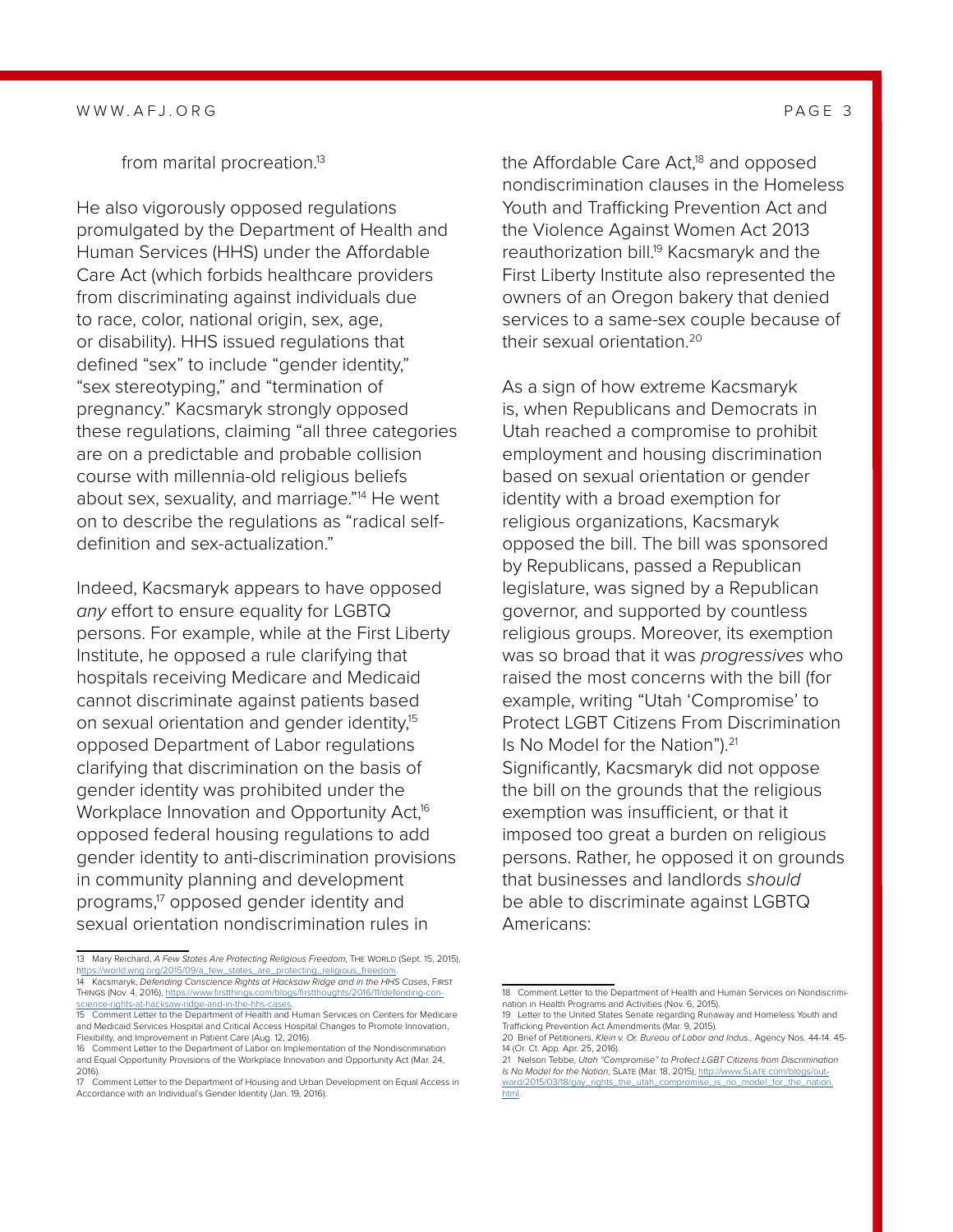My disagreement is prudential. I think it's a bad idea, particularly in deep red states like Utah and Texas, primarily for the problem of the protected class. Once a protected class is defined to be equivalent to race, it takes on a much heavier atomic weight.<sup>22</sup>

In his fight against equality, Kacsmaryk also supported the Mississippi state government's attempt to allow businesses and government workers to discriminate against LGBTQ citizens in the *[Barber v. Bryant](https://scholar.google.com/scholar_case?case=12407311918863813625&q=193+F.+Supp.+3d+677&hl=en&as_sdt=20006)* case.<sup>23</sup> Mississippi's H.B. 1523 allowed those with religious objections to same-sex marriage, sex outside of marriage, and transgender Americans to discriminate, and was "a direct response" to the Supreme Court's *[Obergefell v. Hodges](https://supreme.justia.com/cases/federal/us/576/14-556/opinion3.html)* decision. *See Barber v. Bryant*[, 193 F. Supp. 3d 677, 689 \(S.D.](https://scholar.google.com/scholar_case?case=12407311918863813625&q=193+F.+Supp.+3d+677&hl=en&as_sdt=20006)  [Miss. 2016\).](https://scholar.google.com/scholar_case?case=12407311918863813625&q=193+F.+Supp.+3d+677&hl=en&as_sdt=20006) As one journalist summarized, H.B. 1523 would have "allowed religious landlords to evict gay and trans renters; permitted religious employers to fire workers for being LGBTQ; granted state and private adoption agencies the right to turn away same-sex couples; allowed private businesses to refuse service to LGBTQ people; given doctors a right to refuse to treat LGBTQ people in most circumstances; and permitted clerks to refuse to marry same sex-couples."24

The U.S. District Court for the Southern District of Mississippi enjoined the bill. In the decision, Judge Carlton Reeves found that the law gave Mississippians "an absolute right to refuse service to LGBT citizens without regard for the impact on their employer, coworkers, or those being denied service." *Barber*, 193 F. Supp 3d

at 721. In finding that the unconstitutional law violated the Equal Protection Clause, he observed that a "layperson reading about the bill might conclude that it gives a green light to discrimination and prevents accountability for discriminatory acts[,]" and that, instead of promoting religious liberty, H.B. 1523 "establishes an official preference for certain religious beliefs over others." *Id.* at 693, 716. Anti-LGBTQ religious beliefs are explicitly favored, and adherents to those beliefs receive a special right to discriminate: "Persons who hold contrary religious beliefs are unprotected, the State has put its thumb on the scale to favor some religious beliefs over others. Showing such favor tells nonadherents that they are outsiders, not full members of the political community, and . . . adherents that they are insiders, favored members of the political community." " *Id.* at 688 (citing *[Santa Fe Indep. Sch. Dist. v. Doe](https://scholar.google.com/scholar_case?case=12285358800364238714&q=530+U.S.+290&hl=en&as_sdt=20006)*, 530 U.S. [290, 309–10 \(2000\)](https://scholar.google.com/scholar_case?case=12285358800364238714&q=530+U.S.+290&hl=en&as_sdt=20006)). Accordingly, Judge Reeves wrote:

> The majority of Mississippians were granted special rights to not serve LGBT citizens, and were immunized from the consequences of their actions. LGBT Mississippians, in turn, were "put in a solitary class with respect to transactions and relations in both the private and governmental sphere" to symbolize their secondclass status. As in *Romer*, *Windsor*, and *Obergefell*, this "status-based enactment" deprived LGBT citizens of equal treatment and equal dignity under the law. . . . Under the guise of providing additional protection for religious exercise, HB 1523 creates a

<sup>22</sup> Mary Reichard, *A Few States Are Protecting Religious Freedom*, The World (Sept. 15, 2015), [https://world.wng.org/2015/09/a\\_few\\_states\\_are\\_protecting\\_religious\\_freedom](ttps://world.wng.org/2015/09/a_few_states_are_protecting_religious_freedom). 23 Chuck Lindell, *Will Mississippi ruling against religion law deter Texas Republicans?*, Austin

American-Statesman, [http://www.mystatesman.com/news/state--regional-govt--politics/will-mis](http://www.mystatesman.com/news/state--regional-govt--politics/will-mississippi-ruling-against-religion-law-deter-texas-republicans/DK8RW69jPlZRaPI8VmojYP/)[sissippi-ruling-against-religion-law-deter-texas-republicans/DK8RW69jPlZRaPI8VmojYP/](http://www.mystatesman.com/news/state--regional-govt--politics/will-mississippi-ruling-against-religion-law-deter-texas-republicans/DK8RW69jPlZRaPI8VmojYP/). 24 Mark Joseph Stern, *Federal Judge Blocks All of Mississippi's Vicious Anti-LGBTQ Law From* 

*Taking Effect*, Slate (July 1, 2016), [http://www.slate.com/blogs/outward/2016/07/01/mississip-](http://www.slate.com/blogs/outward/2016/07/01/mississippi_hb_1523_blocked_by_judge_carlton_reeves.html)1523 blocked by judge carlton reeves.html.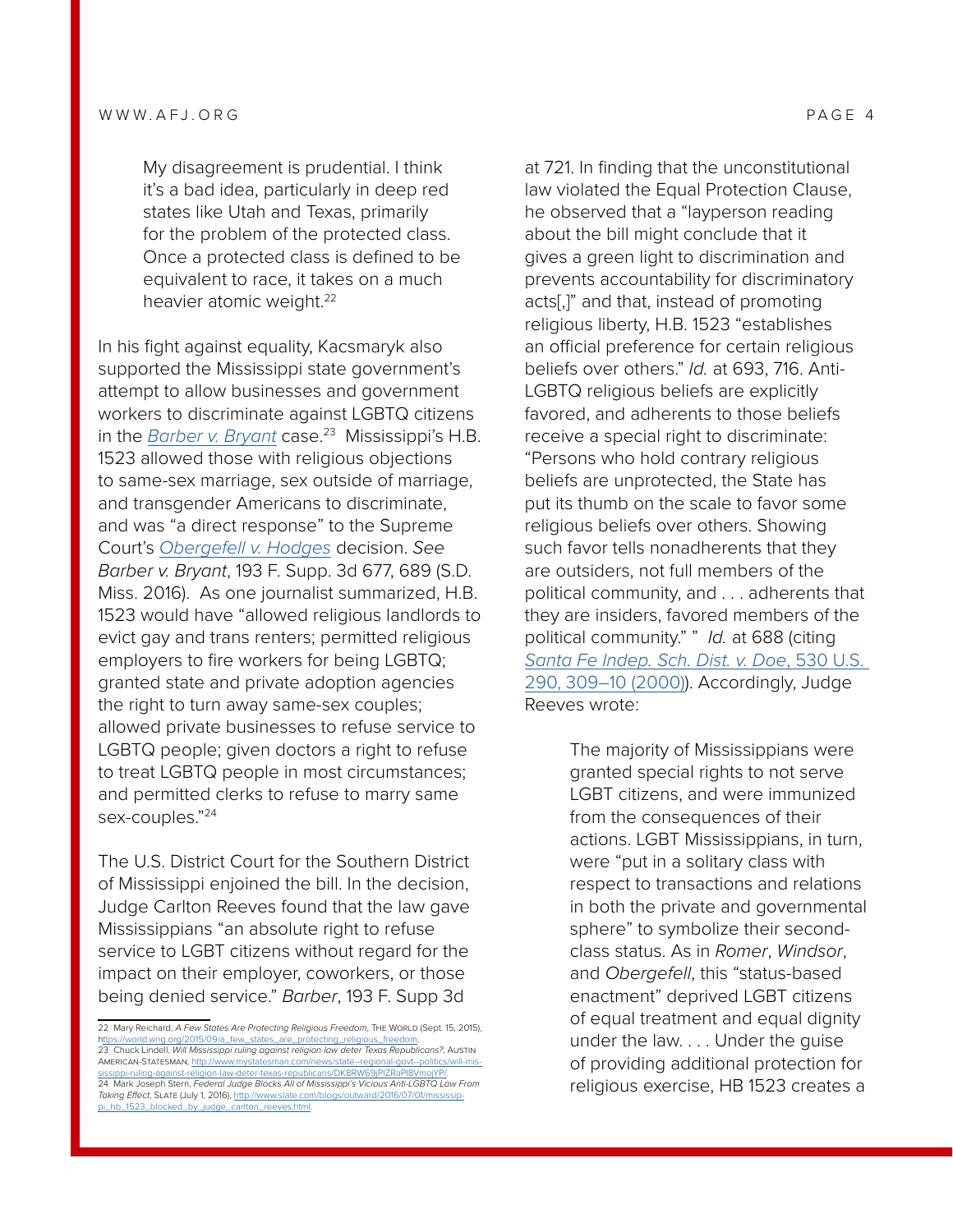#### WWW.AFJ.ORG PAGE 5

vehicle for state-sanctioned discrimination on the basis of sexual orientation and gender identity. *Id.* at 708, 710.

While the Fifth Circuit reversed on standing grounds, it is disturbing that Kacsmaryk supported a law that could undermine the rights of so many Mississippians. *See Barber v. Bryant*, 860 F.3d 345 (5th Cir. 2017).

#### <span id="page-6-0"></span>II. MARRIAGE EQUALITY

Kacsmaryk has also opposed marriage equality. He has said that "traditionally and legally, we define sex according to chromosomes . . . that's typically how we define sex. That's how we ordered our marriage laws and made certain presumptions of paternity in the family code. All of that is cast into disarray if you declare sex irrelevant to marriage."25

Kacsmaryk was also highly critical of *Obergefell v. Hodges*:

> On June 26, five justices of the Supreme Court found an unwritten "fundamental right" to same-sex marriage hiding in the due process clause of the Fourteenth Amendment – a secret knowledge so cleverly concealed in the nineteenthcentury amendment that it took almost 150 years to find.<sup>26</sup>

He also dismissively referred to the reach of constitutional decisions regarding LGBTQ equality: "this is a consequence of some of the poetic but illogical language of Justice Kennedy in his sweet mystery dignitarian thesis."<sup>27</sup>

Kacsmaryk also publicly supported Kim Davis, a county clerk in Kentucky, after she violated a federal court order by refusing to issue a marriage license to a same-sex sex couple following the *Obergefell* decision. In a radio interview, Kacsmaryk compared Davis's actions to that of "pacifistic Quakers" who refused to serve as riflemen in the military, as well as "Jewish butchers" who follow kosher dietary laws.<sup>28</sup>

#### <span id="page-6-1"></span>III. TRANSGENDER CHILDREN

Kacsmaryk questioned the legality of state bans on the discredited and dangerous practice of conversion therapy.<sup>29</sup>

Kacsmaryk also criticized the Obama Administration's guidance regarding transgender students and their rights under federal law to use restrooms that correspond to their gender identity.<sup>30</sup> On that same issue, he denounced a Fort Worth schools policy put in place to protect transgender children:

> This is not diversity but displacement, the absolutist imposition of a sexually revolutionized view of the human person without any accommodation for religious dissenters who may have a different view of man and woman, male and female.<sup>31</sup>

<sup>25</sup> Mary Reichard, *A Few States Are Protecting Religious Freedom,* The World (Sept. 15, 2015), [https://world.wng.org/2015/09/a\\_few\\_states\\_are\\_protecting\\_religious\\_freedom](https://world.wng.org/2015/09/a_few_states_are_protecting_religious_freedom). 26 Kacsmaryk, *supra* note 5.

<sup>27</sup> Kacsmaryk Radio Interview with World Lutheran News Digest (Oct. 5, 2016).

<sup>28</sup> *Supra* note 9. 29 *Id.*

<sup>30</sup> First Liberty, *Threat to Religious Schools Partially Lifted by Trump Executive Order and Supreme Court Action* (Mar. 10, 2017), [https://firstliberty.org/newsroom/threat-to-re](https://firstliberty.org/newsroom/threat-to-religious-schools-partially-lifted-by-trump-executive-order-and-supreme-court-action/)[ligious-schools-partially-lifted-by-trump-executive-order-and-supreme-court-action/.](https://firstliberty.org/newsroom/threat-to-religious-schools-partially-lifted-by-trump-executive-order-and-supreme-court-action/) 31 Leah Jessen, *Parents Beat Back Obama's Transgender Bathroom Mandate in* 

*Texas Schools*, The Daily Signal (July 24, 2016), [http://dailysignal.com/2016/07/24/](http://dailysignal.com/2016/07/24/parents-beat-back-obamas-transgender-bathroom-mandate-in-texas-schools/) ender-bathroom-mandate-in-texas-schools/.